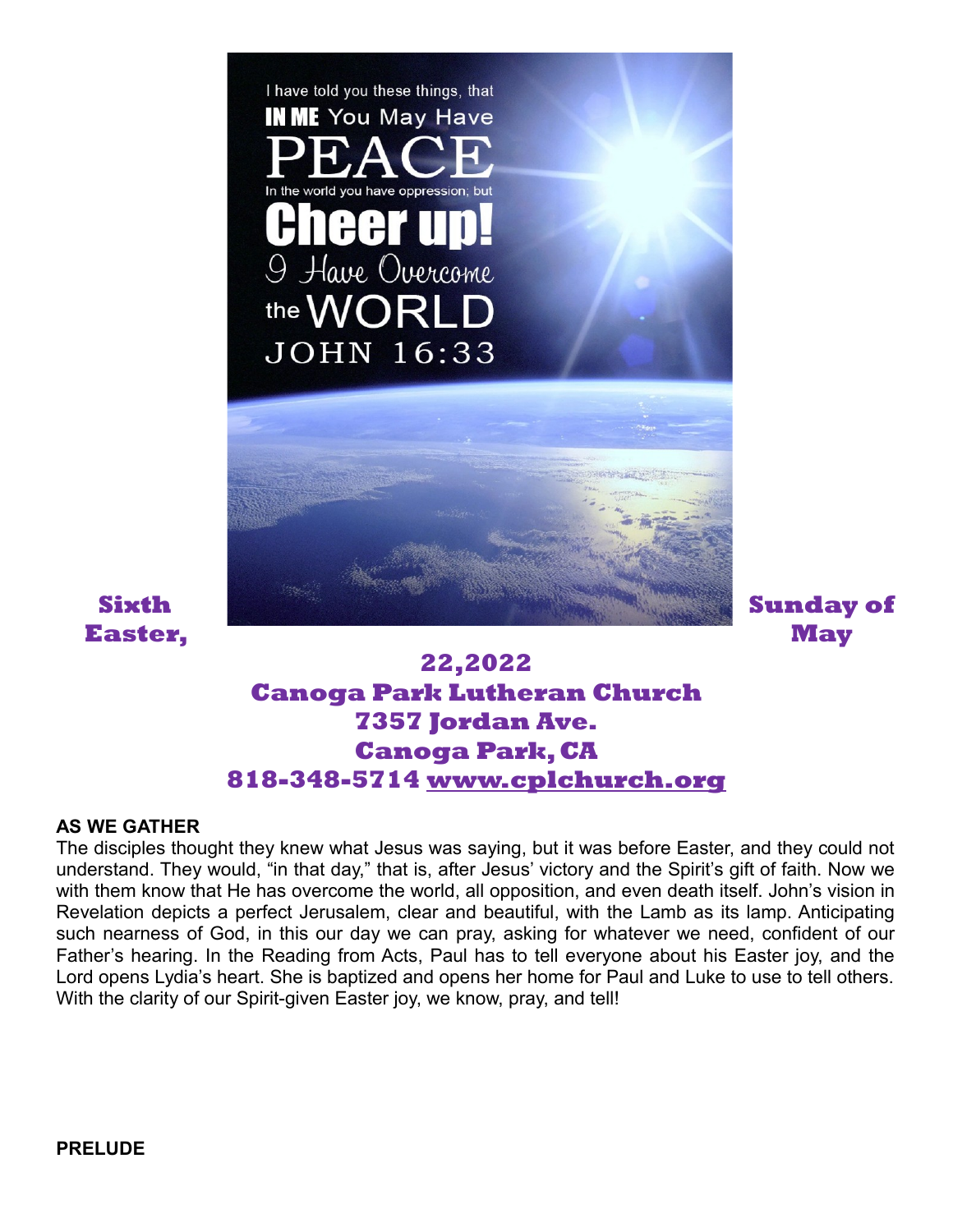#### **WELCOME AND WORSHIP ANNOUNCEMENTS**



#### **INVOCATION**

*Pastor: In the name of the Father and of the Son and of the Holy Spirit.* **People: Amen.**

#### **EASTER ACCLAMATION**

- *Pastor: Alleluia! Christ is risen!*
- **People: He is risen indeed! Alleluia!**

#### **CONFESSION AND ABSOLUTION**

*Pastor: This is the day that the LORD has made.*

#### **People: Let us rejoice and be glad in it.**

*Pastor: On another day, the one before He gave His life for us, our Lord said, "In that day you will ask nothing of Me. Truly, truly, I say to you, whatever you ask of the Father in My name, He will give it to you." Today, this side of Easter, we are gathered to hear God's Word, call upon Him in prayer and praise. But we cannot free ourselves from our sinning and our sinful condition. Let us therefore ask our heavenly Father for forgiveness for Jesus' sake.*

*Pastor: Almighty God,*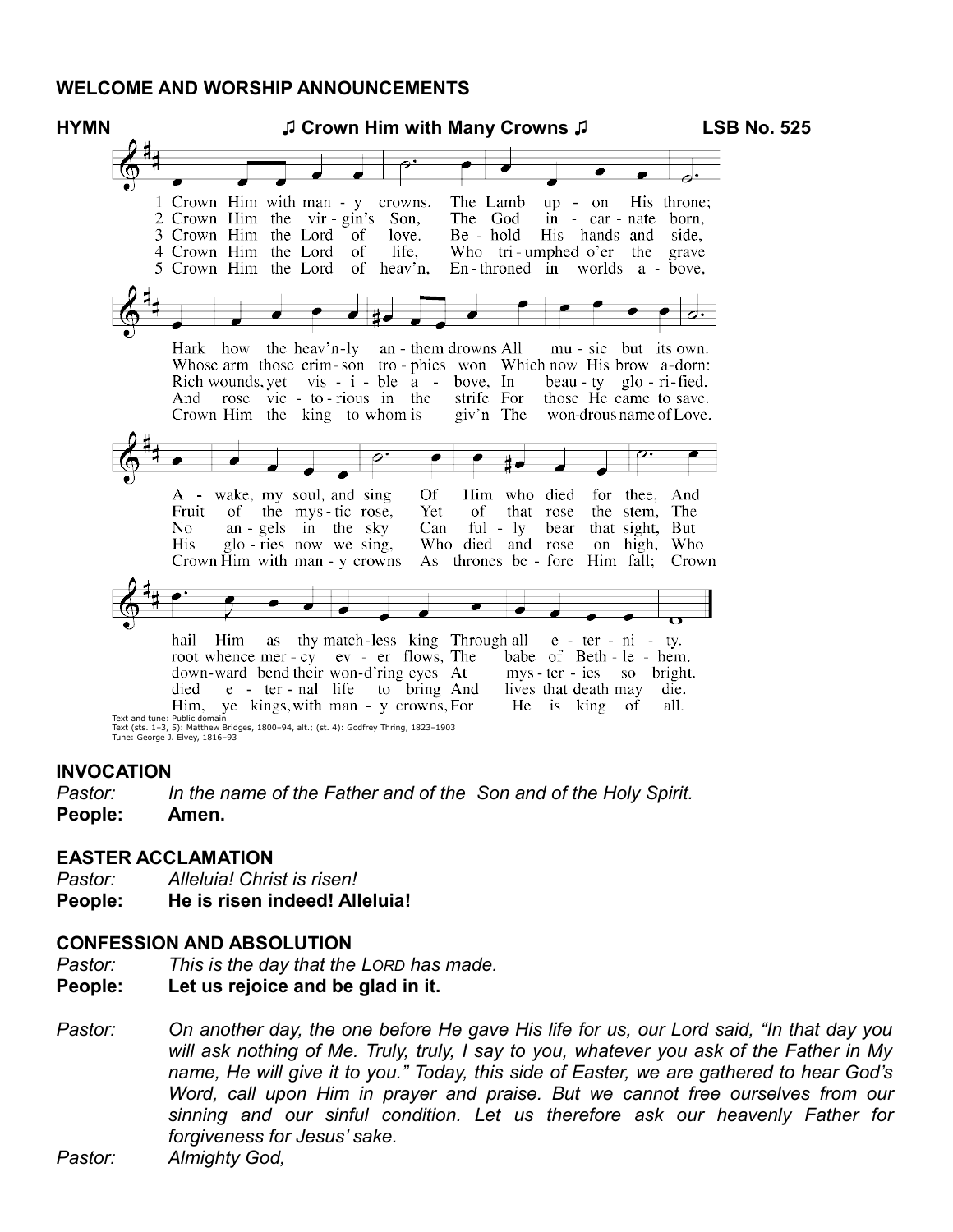#### **People: have mercy upon us, forgive us our sins, and lead us to everlasting life. Amen.**

*Pastor: Although Jesus foretold about the disciples' scattering that very night, yet He said, "I have said these things to you, that in Me you may have peace." As a called and ordained servant of Christ, I therefore forgive you all your sins in the name of the Father and of the Son and of the Holy Spirit. Peace be with you.*

**People: Amen! And may peace also be with you.**

*Pastor: Amen.*

## **PRAYER OF THE DAY**

*Pastor: Let us pray.*

*O God, the giver of all that is good,*

**People: by Your holy inspiration grant that we may think those things that are right and by Your merciful guiding accomplish them;**

*Pastor: through Jesus Christ, Your Son, our Lord, who lives and reigns with You and the Holy Spirit, one God, now and forever*.

**People: Amen.**

## **FIRST READING Acts 16:9–15**

<sup>9</sup>A vision appeared to Paul in the night: a man of Macedonia was standing there, urging him and saying, "Come over to Macedonia and help us." <sup>10</sup>And when Paul had seen the vision, immediately we sought to go on into Macedonia, concluding that God had called us to preach the gospel to them.

<sup>11</sup>So, setting sail from Troas, we made a direct voyage to Samothrace, and the following day to Neapolis, <sup>12</sup>and from there to Philippi, which is a leading city of the district of Macedonia and a Roman colony. We remained in this city some days. <sup>13</sup>And on the Sabbath day we went outside the gate to the riverside, where we supposed there was a place of prayer, and we sat down and spoke to the women who had come together. <sup>14</sup>One who heard us was a woman named Lydia, from the city of Thyatira, a seller of purple goods, who was a worshiper of God. The Lord opened her heart to pay attention to what was said by Paul. <sup>15</sup>And after she was baptized, and her household as well, she urged us, saying, "If you have judged me to be faithful to the Lord, come to my house and stay." And she prevailed upon us.

*Reader: This is the Word of the Lord.* **People: Thanks be to God.**

## **EPISTLE Revelation 21:9–14, 21–27**

<sup>9</sup>Then came one of the seven angels who had the seven bowls full of the seven last plagues and spoke to me, saying, "Come, I will show you the Bride, the wife of the Lamb." <sup>10</sup>And he carried me away in the Spirit to a great, high mountain, and showed me the holy city Jerusalem coming down out of heaven from God, <sup>11</sup>having the glory of God, its radiance like a most rare jewel, like a jasper, clear as crystal. <sup>12</sup>It had a great, high wall, with twelve gates, and at the gates twelve angels, and on the gates the names of the twelve tribes of the sons of Israel were inscribed—  $^{13}$ on the east three gates, on the north three gates, on the south three gates, and on the west three gates. <sup>14</sup>And the wall of the city had twelve foundations, and on them were the twelve names of the twelve apostles of the Lamb. . . .

 $21$ And the twelve gates were twelve pearls, each of the gates made of a single pearl, and the street of the city was pure gold, transparent as glass.  $^{22}$ And I saw no temple in the city, for its temple is the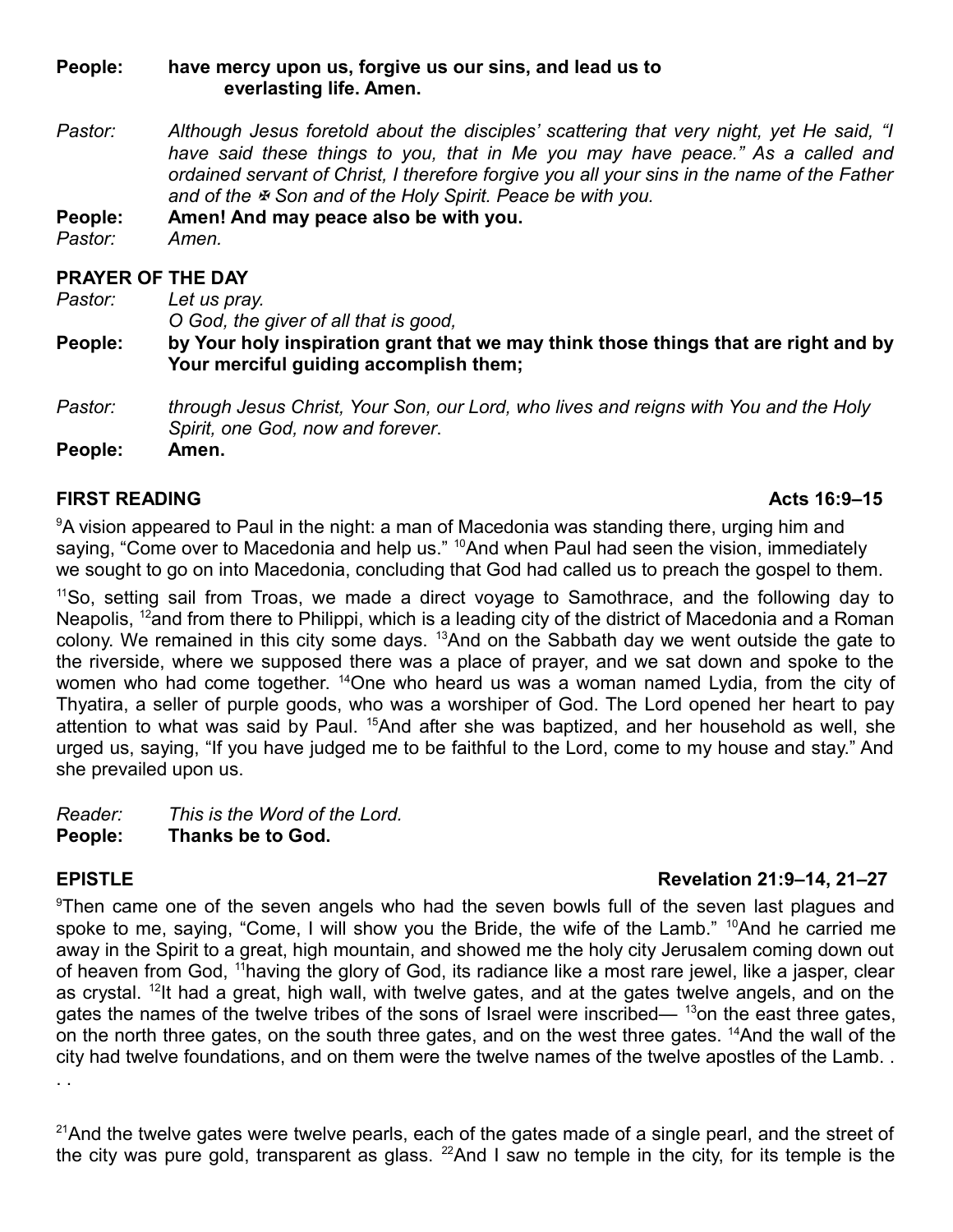Lord God the Almighty and the Lamb. <sup>23</sup> And the city has no need of sun or moon to shine on it, for the glory of God gives it light, and its lamp is the Lamb. <sup>24</sup>By its light will the nations walk, and the kings of the earth will bring their glory into it,  $^{25}$  and its gates will never be shut by day—and there will be no night there.  $^{26}$ They will bring into it the glory and the honor of the nations.  $^{27}$ But nothing unclean will ever enter it, nor anyone who does what is detestable or false, but only those who are written in the Lamb's book of life.

*Reader: This is the Word of the Lord.*

## **People: Thanks be to God.**

## **HOLY GOSPEL John 16:23–33**

- *P The Holy Gospel according to St. John, the sixteenth chapter.*
- C **Glory to You, O Lord.**

<sup>23</sup>[Jesus said:] "In that day you will ask nothing of me. Truly, truly, I say to you, whatever you ask of the Father in my name, he will give it to you.  $^{24}$ Until now you have asked nothing in my name. Ask, and you will receive, that your joy may be full.

 $25$ "I have said these things to you in figures of speech. The hour is coming when I will no longer speak to you in figures of speech but will tell you plainly about the Father.  $^{26}$ In that day you will ask in my name, and I do not say to you that I will ask the Father on your behalf; <sup>27</sup> for the Father himself loves you, because you have loved me and have believed that I came from God. <sup>28</sup>I came from the Father and have come into the world, and now I am leaving the world and going to the Father.

"<sup>29</sup>His disciples said, "Ah, now you are speaking plainly and not using figurative speech! <sup>30</sup>Now we know that you know all things and do not need anyone to question you; this is why we believe that you came from God."  $31$  Jesus answered them, "Do you now believe?  $32$  Behold, the hour is coming, indeed it has come, when you will be scattered, each to his own home, and will leave me alone. Yet I am not alone, for the Father is with me.  $33$  have said these things to you, that in me you may have peace. In the world you will have tribulation. But take heart; I have overcome the world."

*Pastor: This is the Gospel of the Lord.* **People: Praise to You, O Christ.**

## **THE APOSTLES' CREED**

**I believe in God, the Father Almighty, Maker of heaven and earth.**

**And in Jesus Christ, His only Son, our Lord, who was conceived by the Holy Spirit, born of the virgin Mary, suffered under Pontius Pilate, was crucified, died and was buried. He descended into hell. The third day He rose again from the dead. He ascended into heaven and sits at the right hand of God the Father Almighty. From thence He will come to judge the living and the dead.**

**I believe in the Holy Spirit, the holy Christian Church, the communion of saints, the forgiveness of sins, the resurrection of the body, and the life † everlasting. Amen.**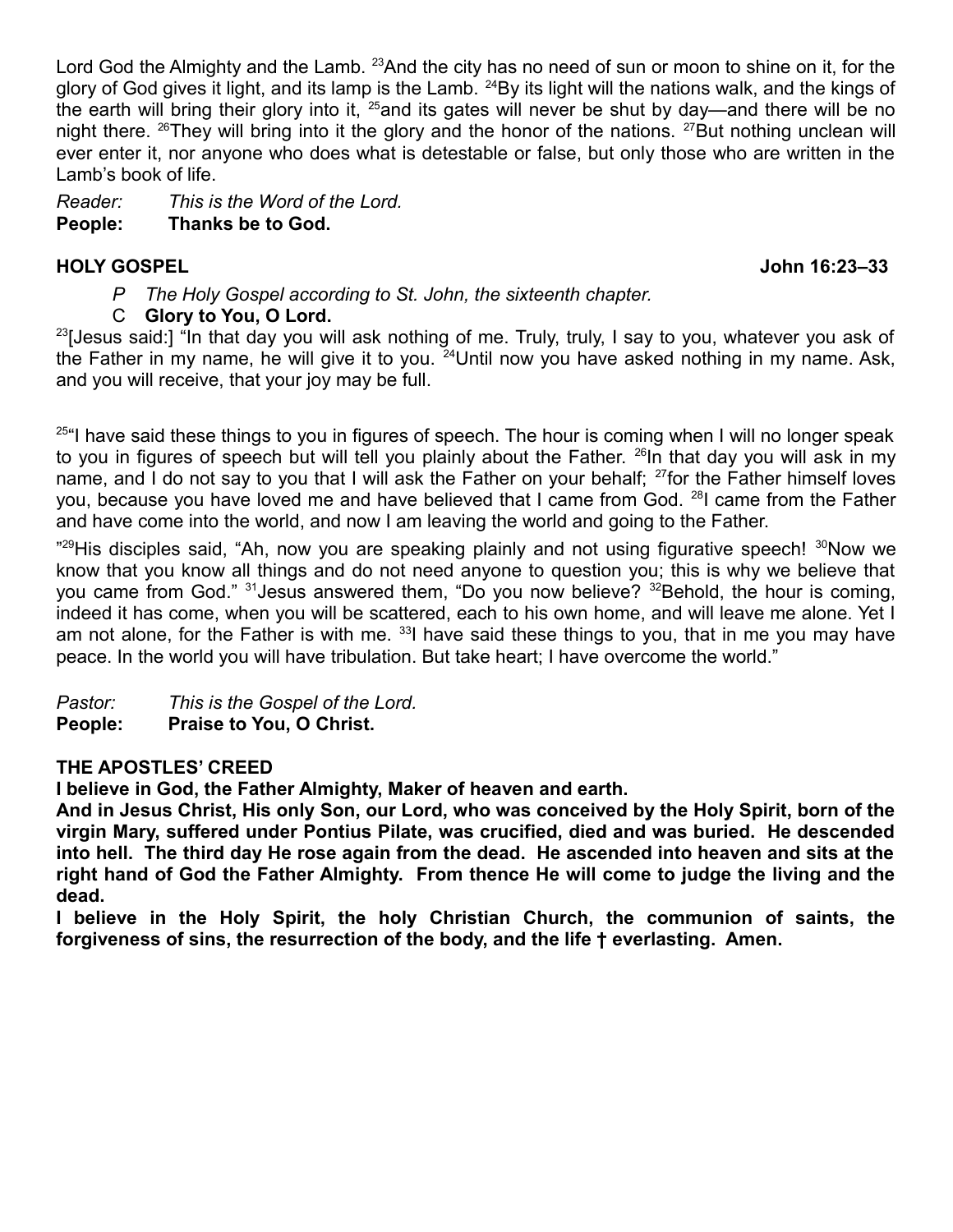

**SERMON "First Trouble…Then Peace" John 16:23-33**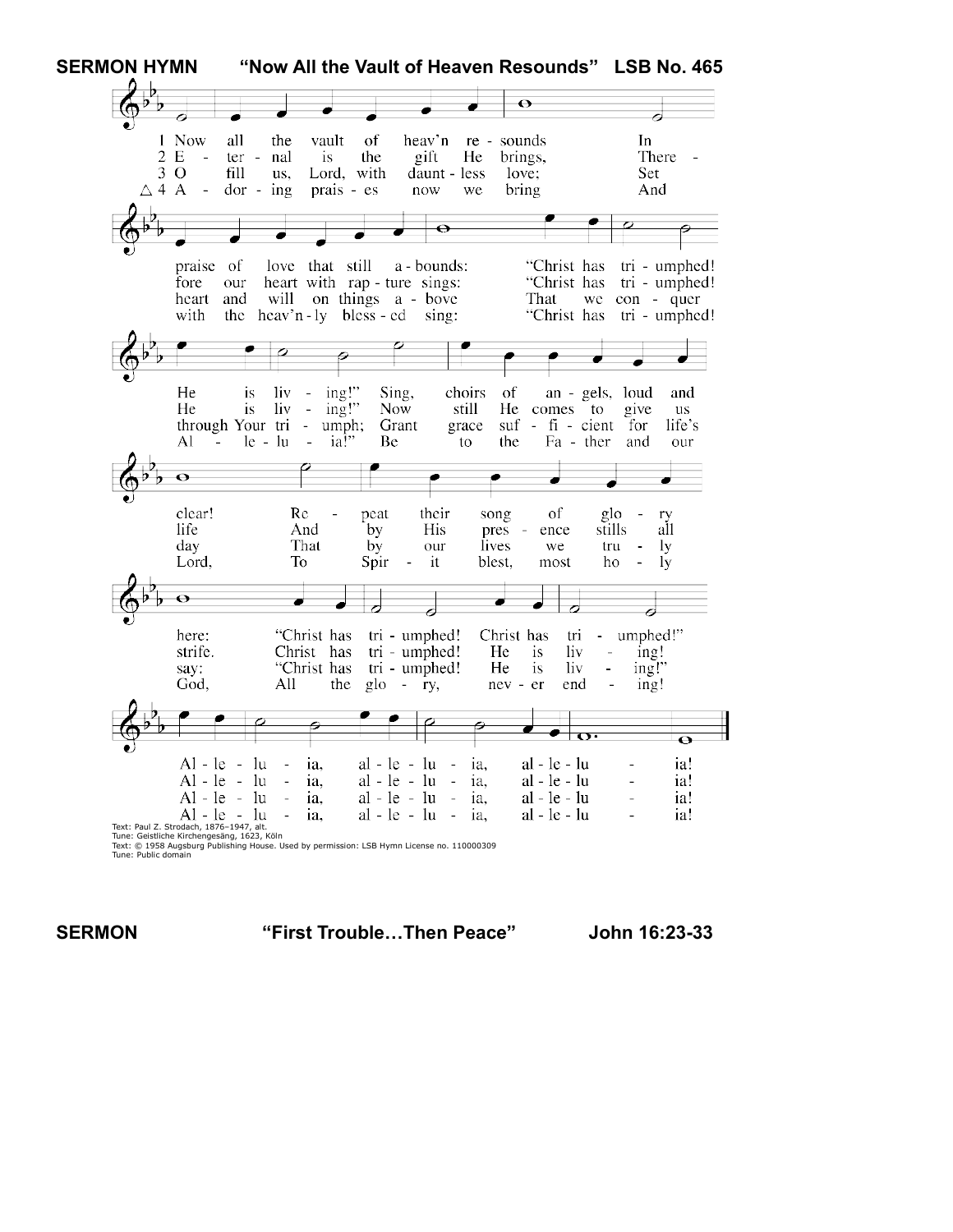

## **PRAYERS OF THE CHURCH**

Pastor: We pray that the Spirit work faith in the hearts of many people who do not know about our Lord's overcoming the world through His death and resurrection. Grant that they join us to pray to our Father in heaven, to hallow His name, and to be instruments of His kingdom and will.

Let the peoples praise You, O God;

#### **People: let all the peoples praise You!**

Pastor: We pray for people who call out to God for daily bread, everything that has to do with the support and needs of the body: those who are sick; in need of adequate food, clothing, or shelter; in conflict with family or neighbors; oppressed unjustly; dealing with calamity by fire or water; going into harm's way for the good of others; and those near and dear to us, [*especially . . .*]. Grant that they place their hope in Jesus' overcoming the world, realize God's protection and care, and find peace in God's answers to their prayers.

Let the peoples praise You, O God;

#### **People: let all the peoples praise You!**

Pastor: We pray for people who do not know the complete forgiveness for their trespasses that Christ has won for them and those who have strayed away from His protection into false belief and despair. Grant that God surround them with people bringing them His forgiveness in word and deed so that they might overcome the devil, the world, and their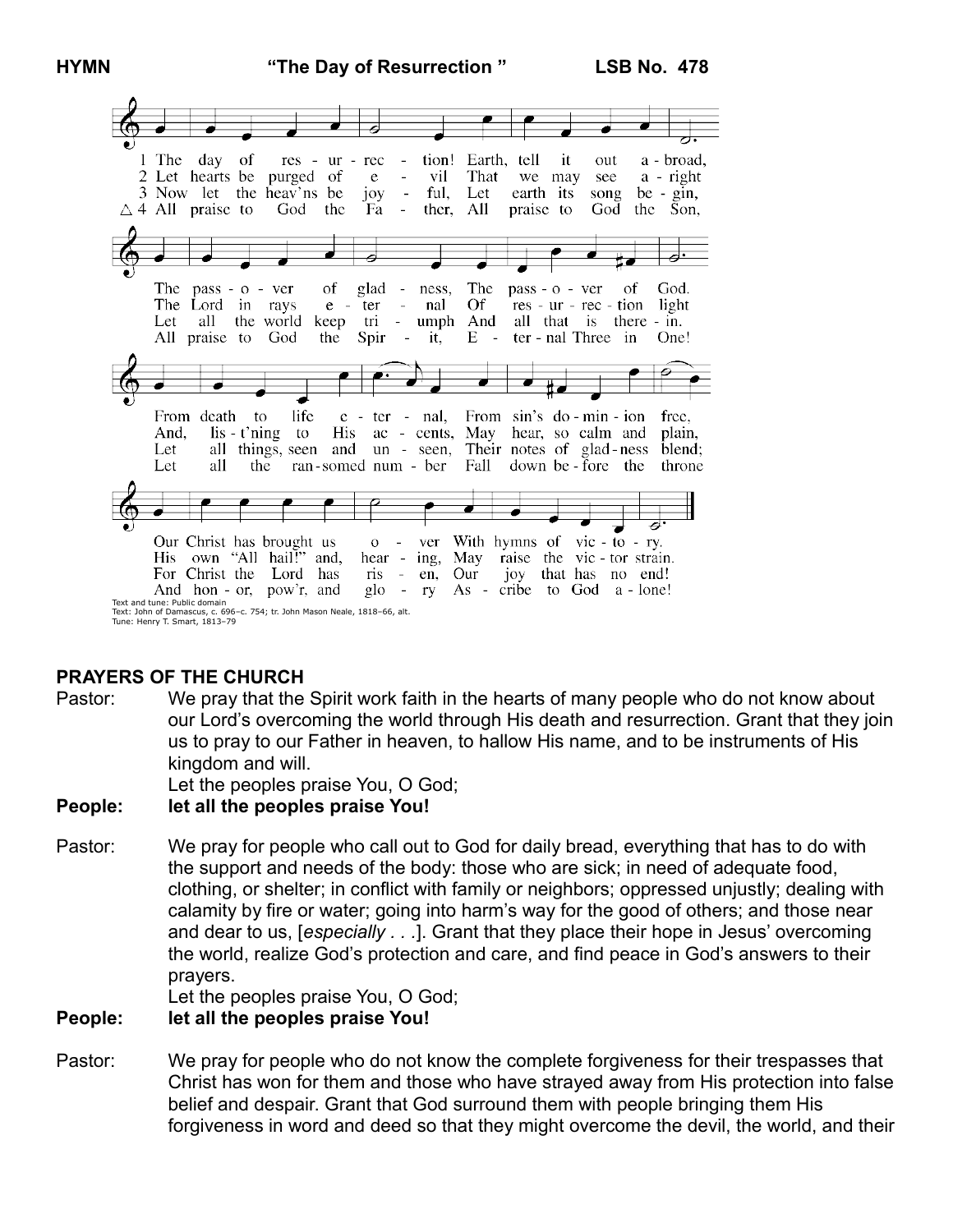own sinful nature to win the victory. Let the peoples praise You, O God;

**People: let all the peoples praise You!**

### **SPECIAL PETITIONS**

Pastor: We ask God to answer those prayers we have not put into words, but are still known to Him, our heavenly Father. Hear us, O Lord, for the sake of the death and resurrection of Your Son, in whose name we pray. Let the peoples praise You, O God;

**People: let all the peoples praise You! Amen; yes, yes, it shall be so.**

### **THE LORD'S PRAYER**

**Our Father who art in heaven, hallowed be Thy name, Thy kingdom come, Thy will be done on earth as it is in heaven; give us this day our daily bread; and forgive us our trespasses as we forgive those who trespass against us; and lead us not into temptation, but deliver us from evil. For Thine is the kingdom and the power and the glory forever and ever. Amen.**

#### **BLESSING**

*Pastor: The Lord bless you and keep you. The Lord make His face shine on you and be gracious to you. The Lord look upon you with favor and*  $\overline{x}$  *give you peace.* **People: Amen.**

**CLOSING SONG ♫Jesus Has Come and Brings Pleasure ♫ LSB No. 533**

**verses 1,4**

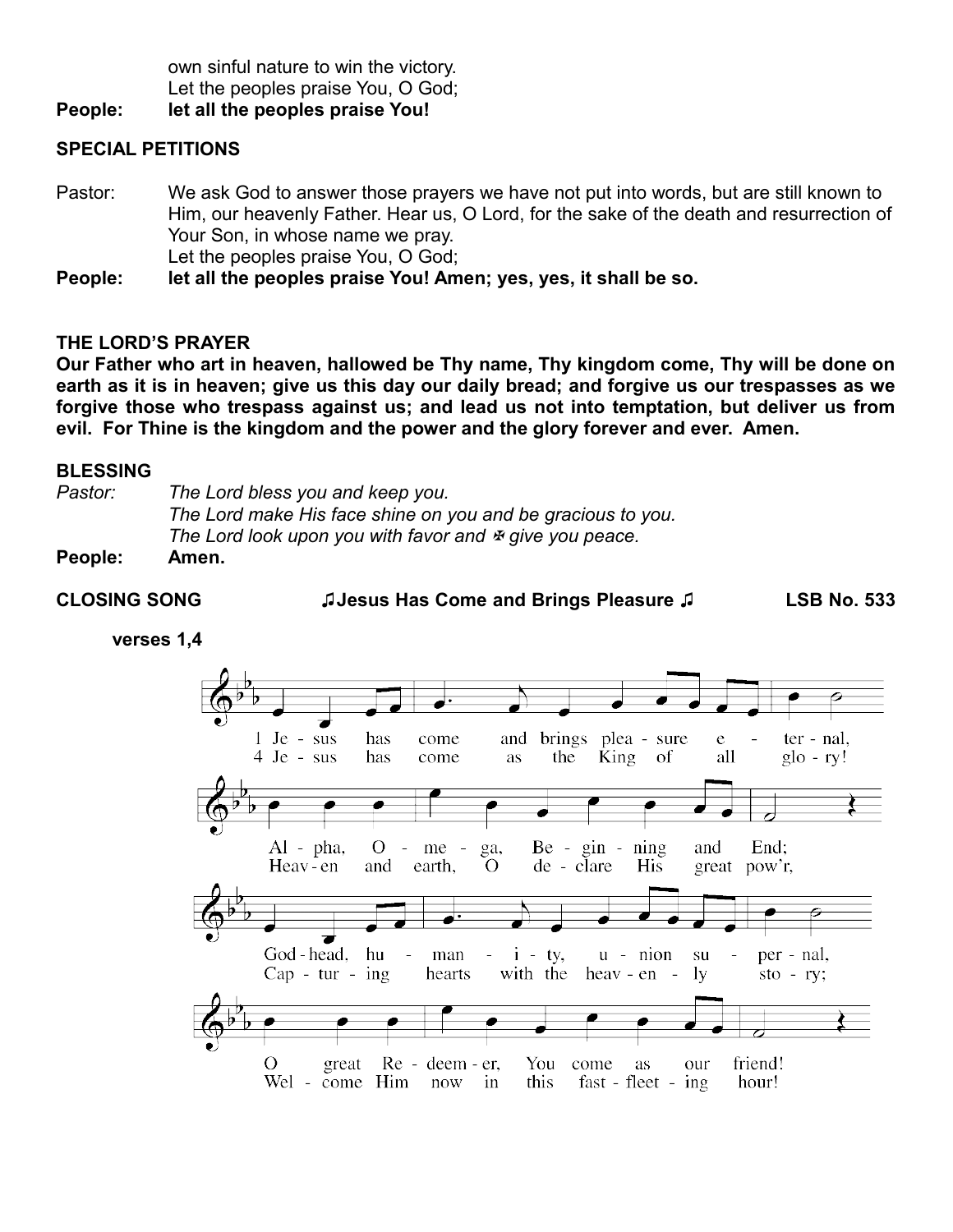

Creative Worship for the Lutheran Parish, Series C, Quarter 2. Copyright © 2021 Concordia Publishing House. All rights reserved. Used by permission.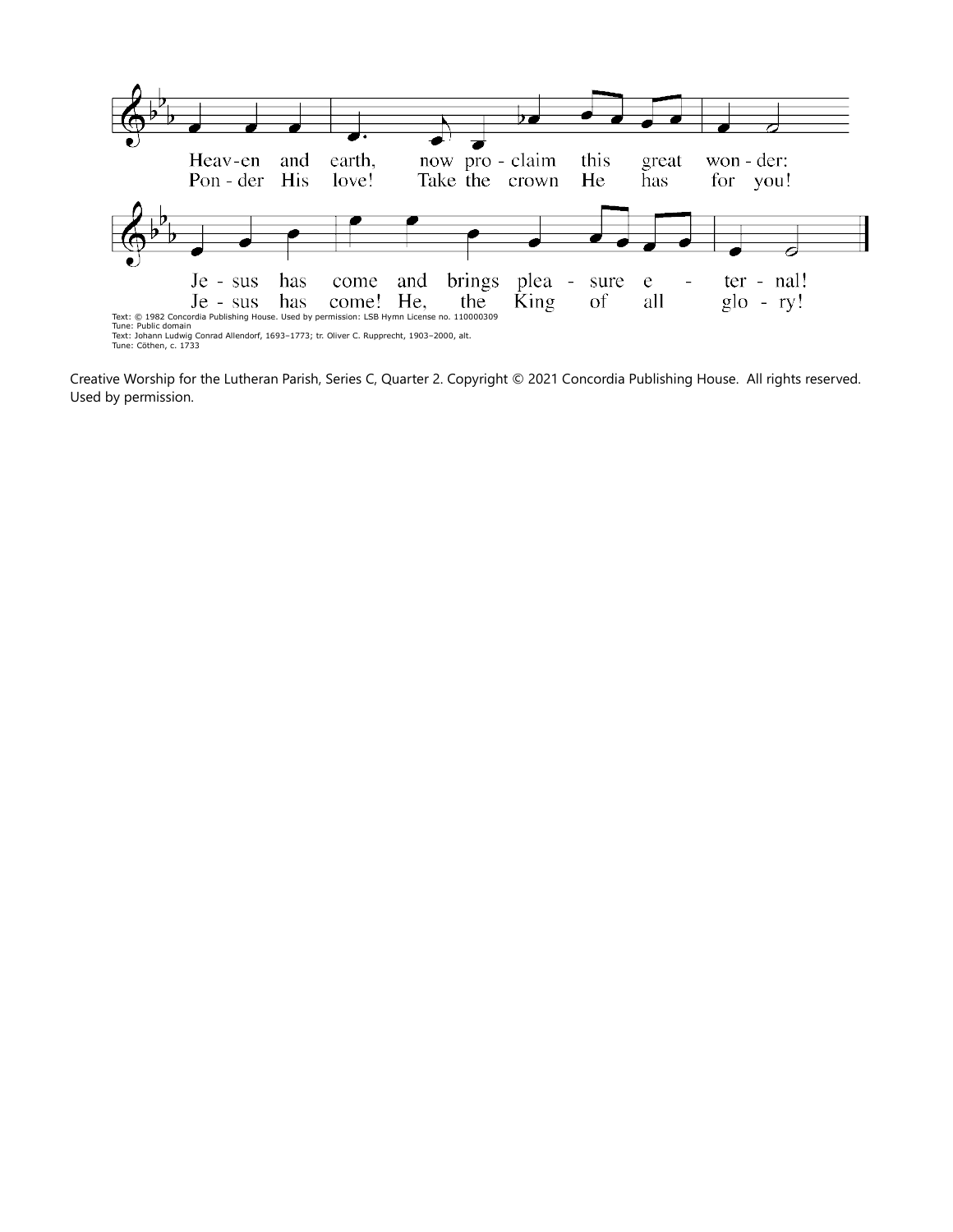| We Are           |                |
|------------------|----------------|
| Canoga           | <u>C</u> aring |
| Park             | People         |
| <u>L</u> utheran | <u>L</u> oving |
| Church           | Christ!        |



**LA County has lifted the Mask Requirement. We all need to Remember: Everyone has a different comfort level and tolerance, so we need to be compassionate towards others. If you still feel more comfortable and safe wearing a mask into and during church – please go ahead and do so. We offer in-person Worship Sundays at 9:30 am in the Sanctuary.**  (*Holy Communion is offered the first and third Sunday of each month*; and *also by appointment*

*with Pastor Tim during the week*.)

This Worship is a combined Worship and is recorded and uploaded to our website so other members and folks all around the world are able to Worship with us! (Note – we get anywhere from 1,000-2,000 watches per month! All praise to God for this marvelous outreach of His Good News!) If you can't be with us in-person Sunday mornings, please Worship along with us online. Feel free to contact me with any questions you may have. In HIS service & love – Pastor Tim

**TITHES AND OFFERINGS** We offer two ways to give to CPLC, through our Facebook page or on the church website. Also, you may continue to mail your tithes and offerings to the church: Canoga Park Lutheran Church, 7357 Jordan Ave. Canoga Park, CA 91303.

**READER for today's worship:** Donna Voogt **READER for next Sunday, May 29 worship**: Bob Eisman





**FLOWERS ON THE ALTAR** are given by Val & Sue Shiller in honor of granddaughter, **Olivia's 5th** Birthday! Thank you, God for this Sweet Blessing, of ours! Happy Birthday Olivia!



licensed under

*Anniversary this week: Wendy & Eddy Vallely 5/25*



**THANK YOU AGAIN!** Val and I both appreciate your love, caring, cards, food, calls, etc. while we have been isolated and hospitalized with COVID and Kidney issues. We are on the mend, thanks to all of you and the terrific Christian fellowship we have received.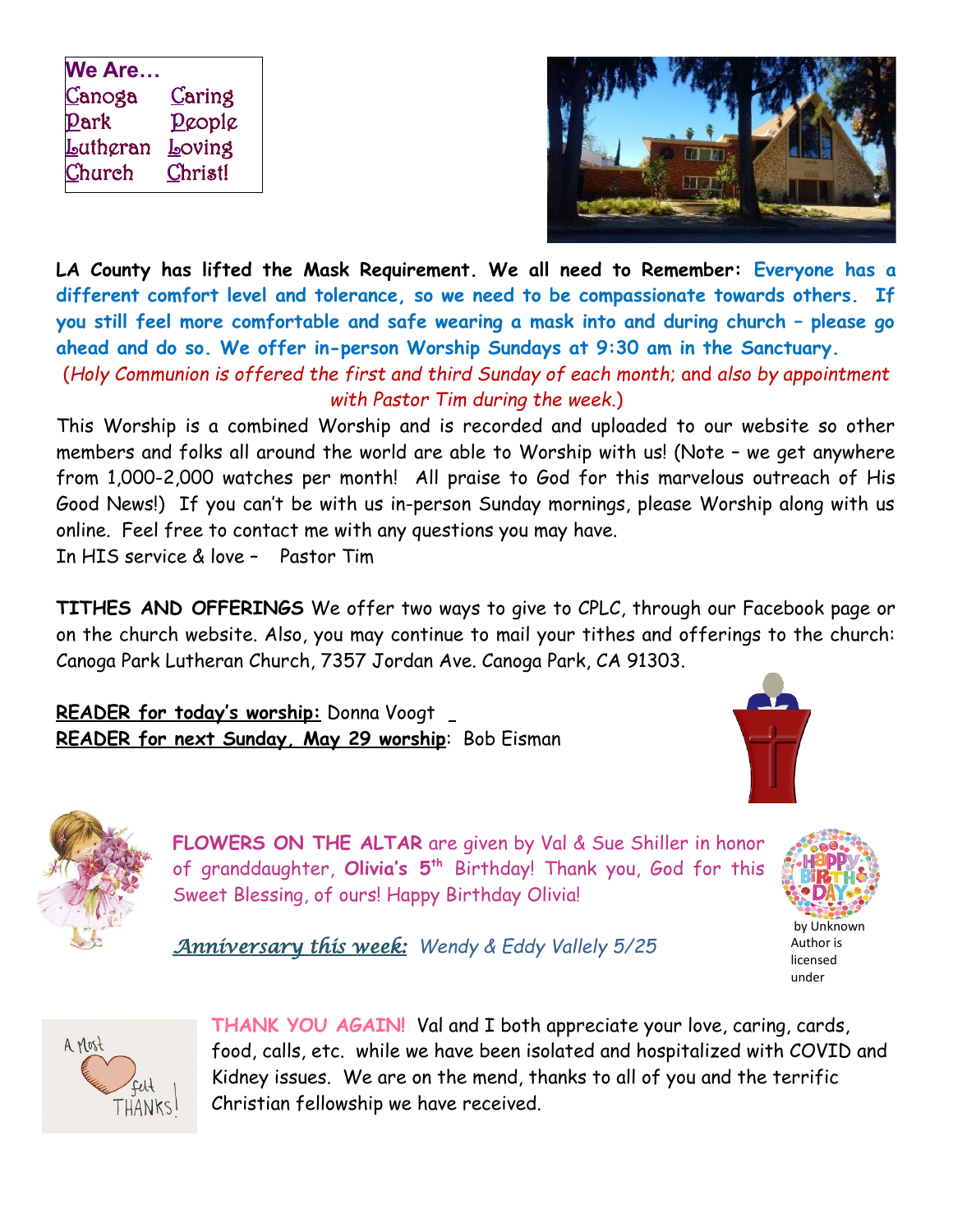**The LWML is 80 years old!** In thanksgiving for 80 years of the Lutheran Women's Missionary League, each member, group, zone, or district is encouraged to reflect God's love by blessing others with 80 of something.



Our local LWML has pledged to collect 80 cans of food to donate to Our Redeemer Lutheran's Food Pantry. We invite the congregation to join us during the month of June in bringing canned goods, which can be placed in the



wooden collection box at the back of the church. Thank you for sharing your

blessings!

**THE LUTHERAN HOUR for Sunday, May 29 – "Imagine That!"** Speaker: Dr.Dean Nadasdy. Dr. Nadasdy reflects on five images from the Book of Revelation and shows how God's Word plus faith and imagination equals hope.

For broadcast information go to lhm.org



# **PRAY FOR:**

**Suffering from an Illness:** Ron Monson,(Michelle Jenks' Dad on hospice – heart is only at 20%); Susan Shiller, recovering from Kidney Stones & Covid illness; Val Shiller, recovering from Covid illness; Gail Sims (friend of Dave Harmon); Wayne

Stuber, pulmonary fibrosis (Jan Just's brother); Carol Paola; Jim & Kathleen, friends of Richard & Renate Rangel); Trudy Poppe; Autumn Bennett (Parkinson's disease; Craig Buchanan; Katie Hollis; Kat Krasomil (friend of Denise Lowry); Merle Ann Riggers; Mike Moran; Pam Canfield; Bob Boyle; Julie Dickerson; Jolene Thompson; Lindy Dickerson (one of our contractors)

**Recovery:** Walt Calhoon, Knee replacement surgery

**New Home:** Karen Thomas needs to find a new home, as soon as possible.

**Cancer Treatments:** Jamie, (Friend of Molly Kelly, young mother with stage 3 HPV cancer), Danny, (Longtime friend of Molly Kelly, bone cancer has returned ), Susan Klein, (Rica Harding's mother, suffering from lung cancer, undergoing radiation treatments), Richard DeProspero (uncle of Kristen Christensen fighting multiple myleloma); Pastor Jon Imme (Peace Lutheran Church, Lakeview Terrace); Robyn Patterson, (friend of James Decker, fighting ovarian cancer, ascites); Mark Felmann (Carol Johnson's son, diagnosed with a cancerous growth near his brain. and undergoing special treatment); Loren Felten; Pam Buchanan; Steve Lohr; Kenney; Kristy Adams; Joyce Harmon (breast cancer, friend of Brian Buchanan); Brady Castro (teenager friend of Carol Paola's with high risk leukemia); Pastor Ray Kibler; Emily Warren

**All who are affected** by the Ukraine/Russia war, especially the refugees and their families.